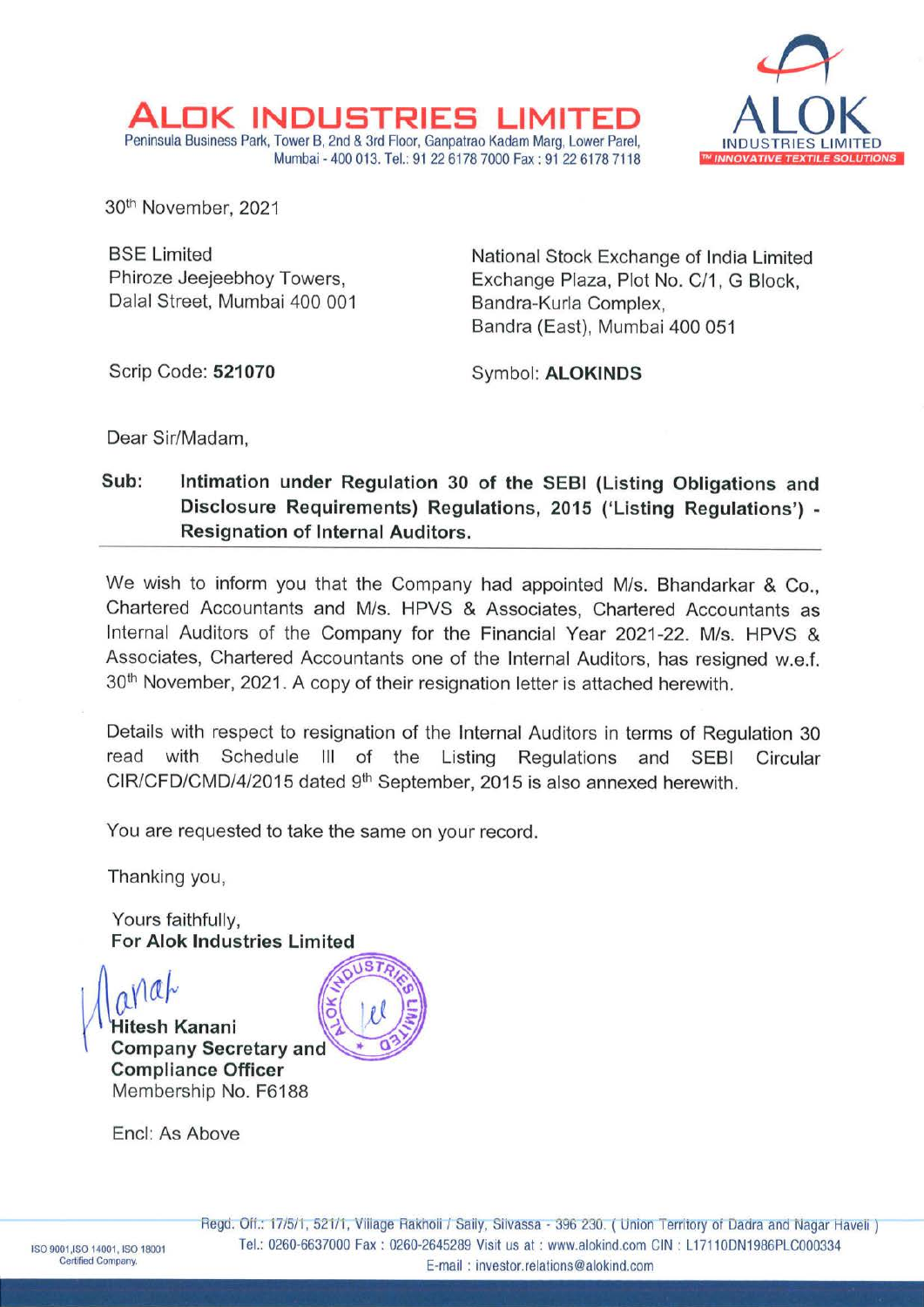

AL <sup>K</sup>**INDUSTRIES LIMITED**  Peninsula Business Park, Tower B, 2nd & 3rd Floor, Ganpatrao Kadam Marg, Lower Pare!, Mumbai - 400 013. Tel.: 91 22 6178 7000 Fax : 91 22 6178 7118

**Details with respect to resignation of the Internal Auditor in terms of Regulation 30 read with Schedule Ill of the Listing Regulations, SEBI Circular CIR/CFD/CMD/4/2015 dated 9th September, 2015:** 

| Sr.<br>No. | <b>Particulars</b>                                                                               | <b>Details</b>                                                                                                               |
|------------|--------------------------------------------------------------------------------------------------|------------------------------------------------------------------------------------------------------------------------------|
| 1.         | Name of the Company                                                                              | Alok Industries Limited                                                                                                      |
| 2.         | Name of Auditor                                                                                  | M/s. HPVS & Associates,<br>Chartered<br>Accountants                                                                          |
| 3.         | Reason for change viz.,<br>appointment, resignation,<br>removal, death or otherwise              | Inability to schedule regular visit and depute<br>staff in person to Company's plant locations,<br>due to Covid-19 pandemic. |
| 4.         | Date of cessation                                                                                | 30th November, 2021                                                                                                          |
| 5.         | <b>Brief Profile</b>                                                                             | Not Applicable                                                                                                               |
| 6.         | Disclosure of relationships<br>between<br>directors (in case of<br>appointment of<br>a director) | Not Applicable                                                                                                               |